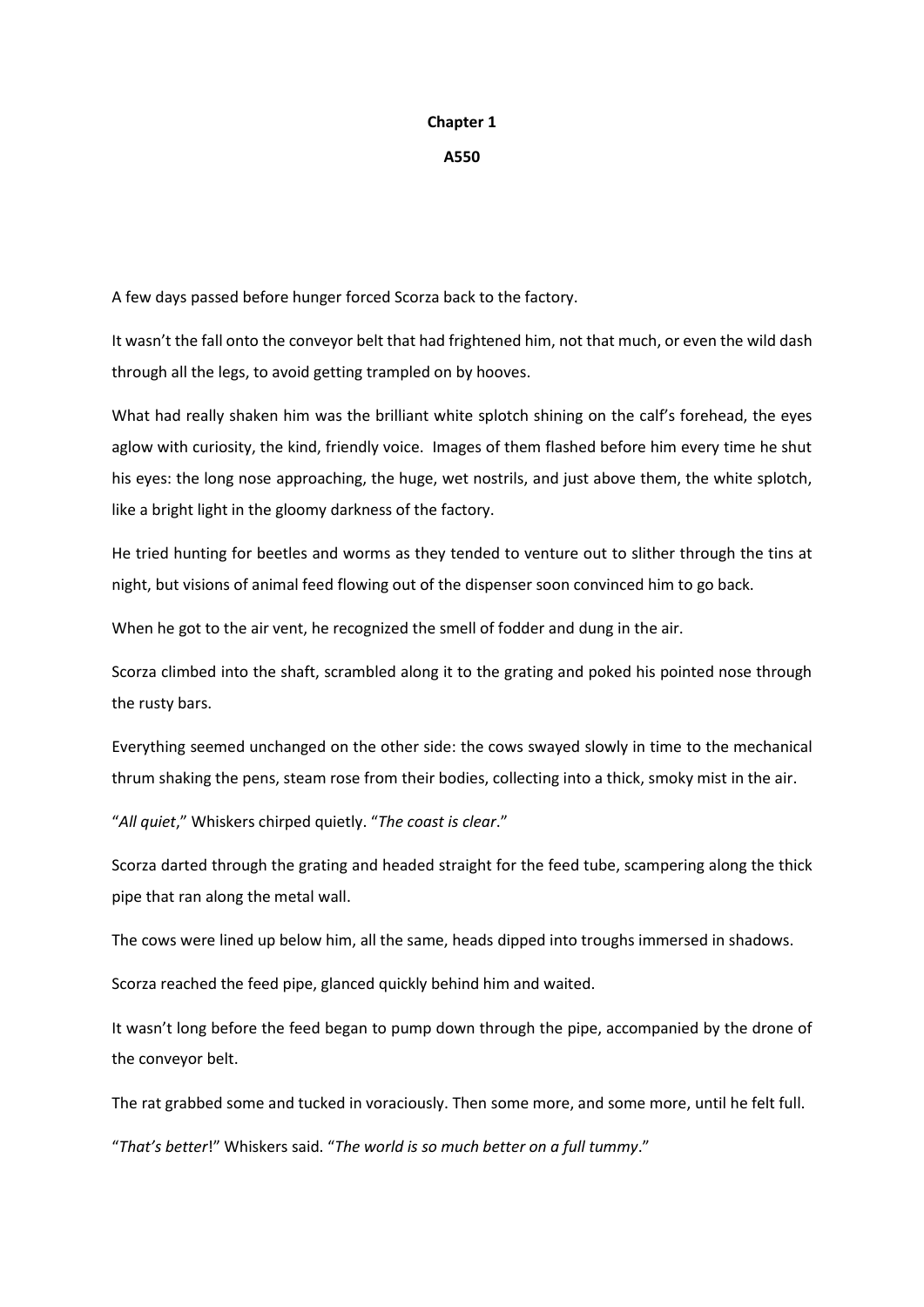Running along the pipe on the way back, Scorza thought how stupid he'd been. There was no real reason to be afraid; the factory was always the same, it never changed. He even began to doubt his memory of it. Maybe it'd been some sort of weird hallucination, a surreal dream with his eyes open. The feed had knocked him over and he'd fallen onto the conveyor belt, that much he remembered; and yes, maybe one of the cows had skimmed him with its enormous nose, but the rest…maybe that had just been his imagination playing tricks. These creatures hardly knew how to speak and none of them could possibly have a white patch on its nose, a patch so white it radiated light through the smoky darkness of the factory, like a …..

"There you are! You came back, finally!"

Scorza jumped in surprise. Then he turned, slowly, to look at the pens.

The calf had its nose in the air and was staring at Scorza, keen face and wagging its large ears. The white splotch shone like a lantern.

"*Don't stop*!" Whiskers said. "*Get out of here, do as I say*!"

Scorza hesitated, as if an invisible forced had seized his paws.

"*Go, Scorza*!" Whiskers insisted. "*Run to the grating, now*!"

But the rat looked confused, dazed even.

The funny creature staring out at him from the stall, curiosity twinkling in its eyes, was at least a thousand times bigger than him. Yet Scorza knew for certain it was a baby, a giant cow baby.

"What's your name?" he asked the calf, tilting his head delicately to one side.

"*Run Scorza*!" Whiskers urged as loudly as possible. "*Before it's too late*!"

The rat rattled its head, as if trying to shake out an unpleasant thought, looked away and went back to scampering along the pipe.

"No, wait!" the calf pleaded, stretching its neck over to the tube. "At least tell me your name before you go!"

At the sweet sound of the calf's voice, the rat seemed to shiver and hesitate again.

"*No, don't stop*!" Whiskers implored.

But even rats can do nothing in the face of the finger of fate.

"Scorza. The name's Scorza."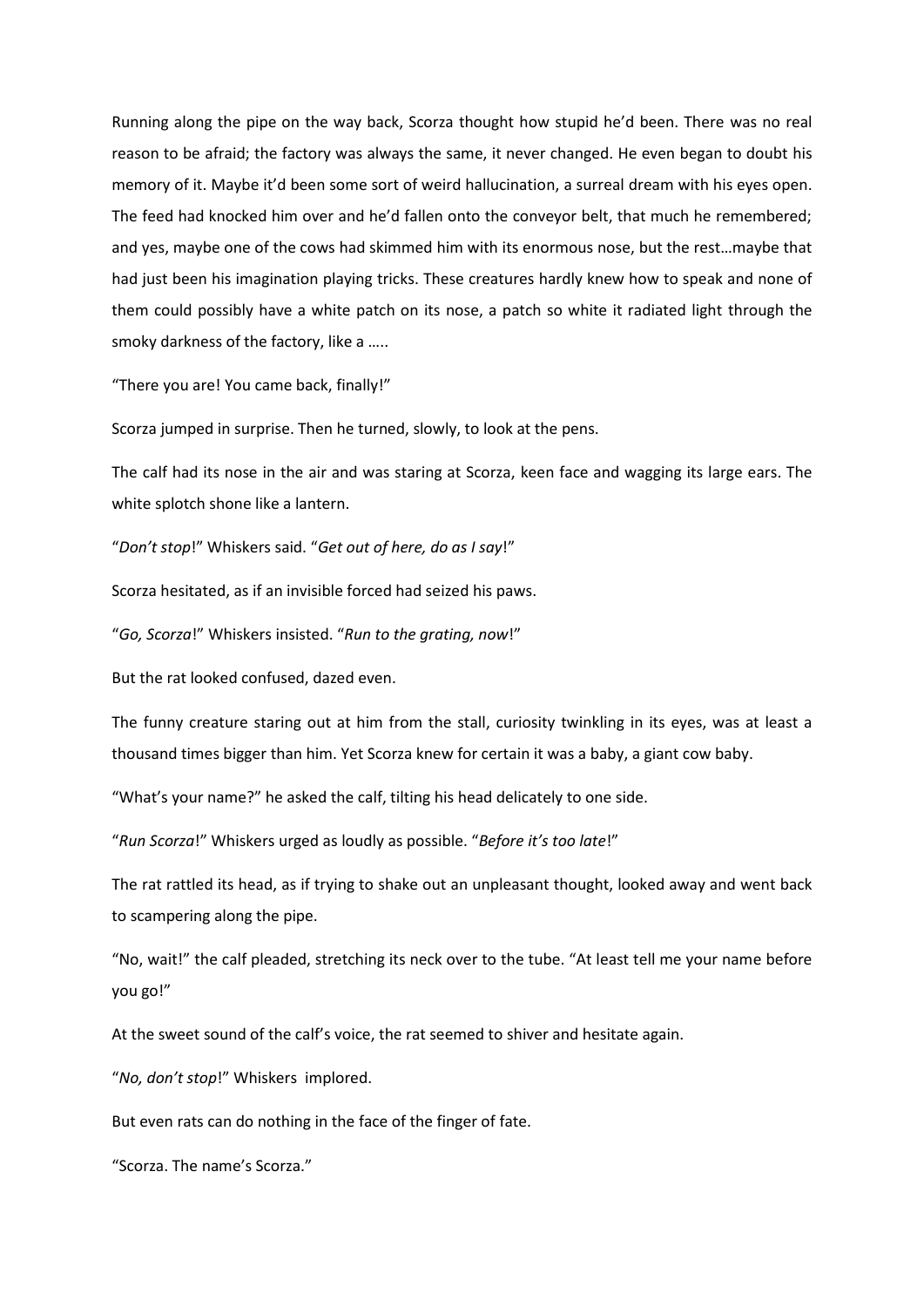The calf jumped for joy in the stall, banged against the metal barrier. "I'm A550," he gushed, big hazelnut eyes staring at the rat. Scorza replied without bothering to turn around. "Okay. Well, goodbye then, A550." "Where are you going?" the calf asked. "Away," replied the rat. "Away?" Where?" Scorza turned and hopped over to the pen. A550's ears waved in joy. "I'm leaving!" the rat barked. "Away. Back outside!" "Outside?" the calf asked. "Where's outside?" Scorza stared in silence. The calf flapped its ears again and seemed to smile. "I live here, in row 500 of the *Factory*," it said. "Inside this metal stall." "The *Factory*?" the rat asked. "What on earth is the *Factory*?" The calf looked at him, astonished. "This is the *Factory*," it said, looking around at the rows of metal pens, the metal walls, the metal beams supporting the roof. "The *Factory* is everything and we are The

The cow in the next pen lifted its head and echoed automatically, "The *Factory* is everything and we are the *Factory*." Then dipped its back into the feeding trough.

Scorza was shocked.

*Factory*."

"He's A549," said A550, nodding over to the other animal. "He doesn't speak much; actually, he barely speaks at all. Whereas this guy," he nodded his head the other way, "is A551. He eats all day and never ever speaks."

"Do you mean he can't speak?"

"Oh no! Of course he can speak. He plays Chinese Whispers!"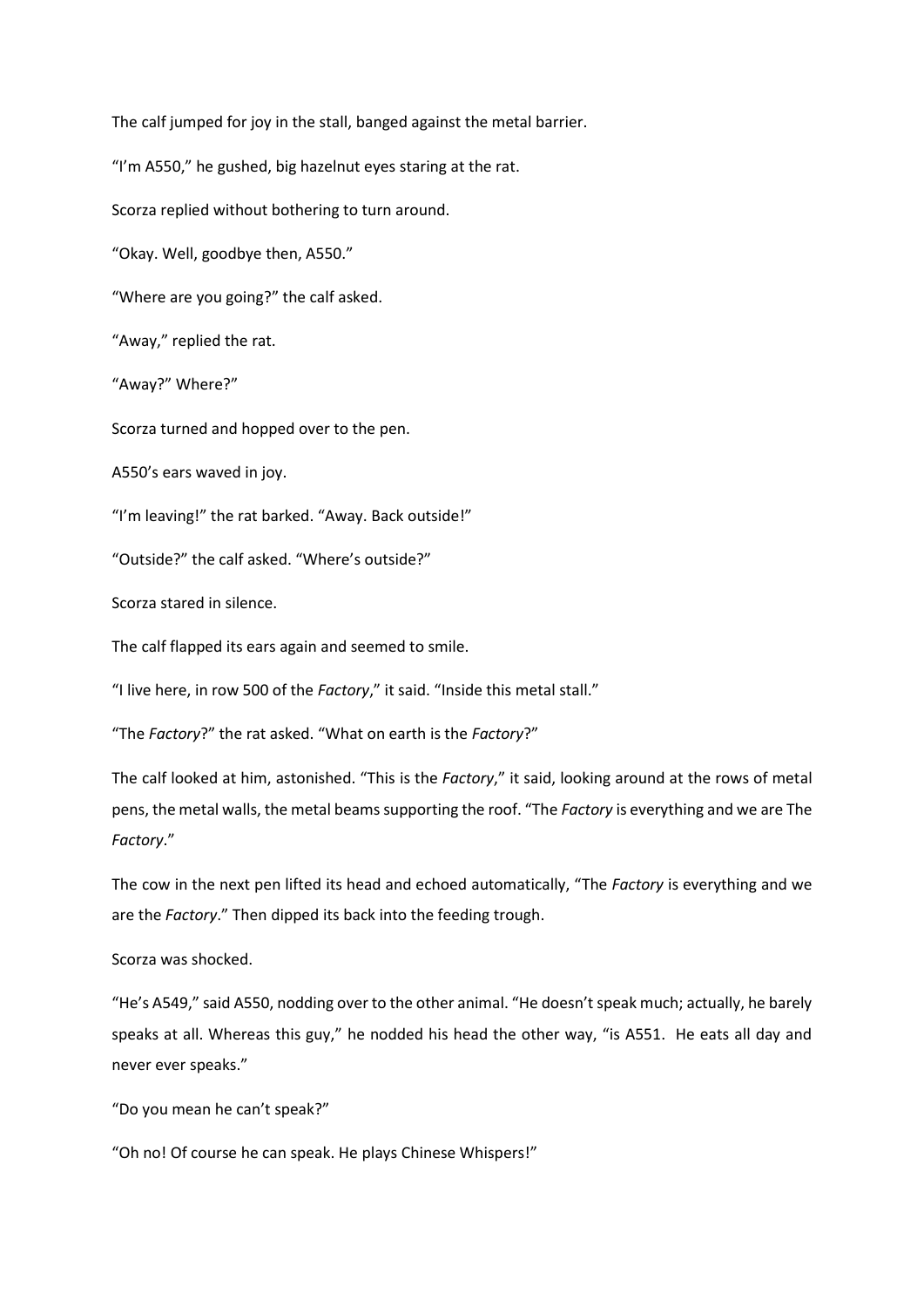"Chinese Whispers?"

"Don't tell me you've never played?"

The rat shook his head.

"Someone thinks of a word and whispers it to their neighbour: *Factory*, stall, forage…The neighbour listens then passes it on to their neighbour, and so on. Do you understand now?"

"Interesting!" Scorza remarked, sarcastically. "That must be lots of fun."

"Uhm yeah…" A550 replied, not very convincingly.

"Good. Now, I really have to go," the rat cut their exchange short and glanced back at the grating.

"Wait!" A550 tried to stop him. "I have so many things I want to ask you!"

"*I told you*," Whiskers hissed.

"What do you want to know?!"

 $''$ I.. I.."

The calf seemed to have so many questions in its head and was scared the rat would get away before he could pick which one to ask.

"Where are you from?" he finally said.

Scorza harrumphed noisily as he tried to suppress a chuckle.

"From outside."

"Where's outside?" A550 asked again. "Down at the end of the row?

The rat shook his head.

"On the other side, then? Are you from row 501, with the other cows?"

"No."

"Where then?"

"Outside is outside!" Scorza replied.

The calf looked at him quizzically and Scorza realized that the word "outside" meant nothing to the calf.

"Outside means on the exterior of this building… in the external world."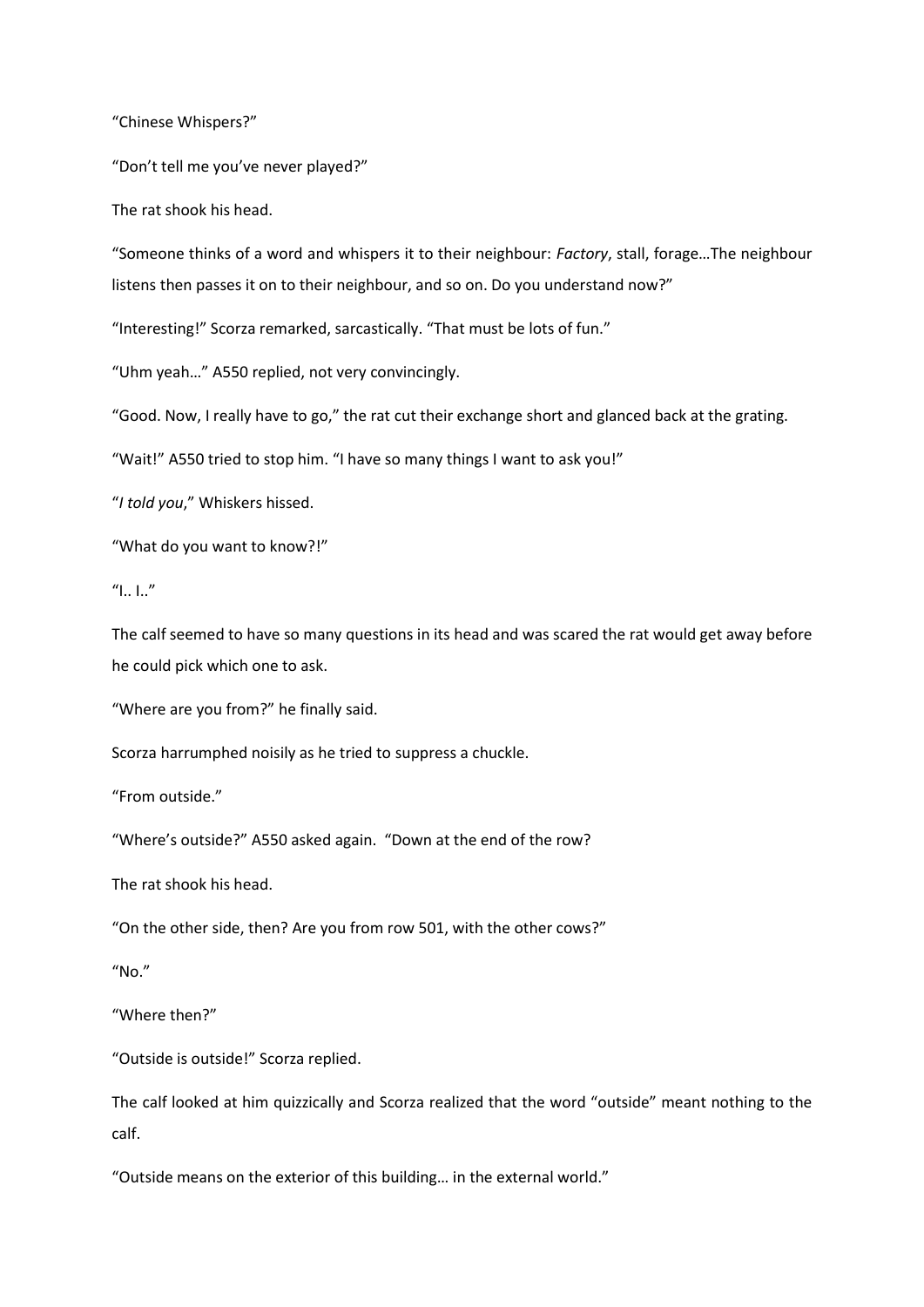"Ah!" A550 exclaimed with a hint of a nod.

"The external world!" Scorza repeated, tapping the metal wall with his paw. "Do you understand?"

The calf stared unblinkingly at the rat, then shook its head.

"Crikey!" Scorza said between clenched teeth.

"Is it nice this place? The outside world?"

"It's huge."

"Bigger than sector 500?"

The rat couldn't hold the laughter back this time.

"It's very, very big."

"Oh!" the calf said, eyes going wide. "It must have thousands of stalls!"

"Stalls? No, there aren't any stalls or whatever it is you call them."

A550 seemed puzzled.

"Really? Well, what is there, then?"

"Gee!" Scorza exclaimed, rolling his head. "There are fields and hills, the sky and clouds. It's all very…open. There are no walls, do you understand?"

The calf hung on his every word.

"Fields?" he asked. "Hills? Clouds?"

"Listen, it doesn't matter," Scorza said, trying to extricate himself. "There's no way you could ever, well, you know, you can't…"

"What?"

The rat didn't reply.

"Can we talk about the hills?" A550 insisted. "And the clouds, what are the clouds like?"

"I can't."

"Why not?"

"Because I don't have time," the rat replied. "I have to go."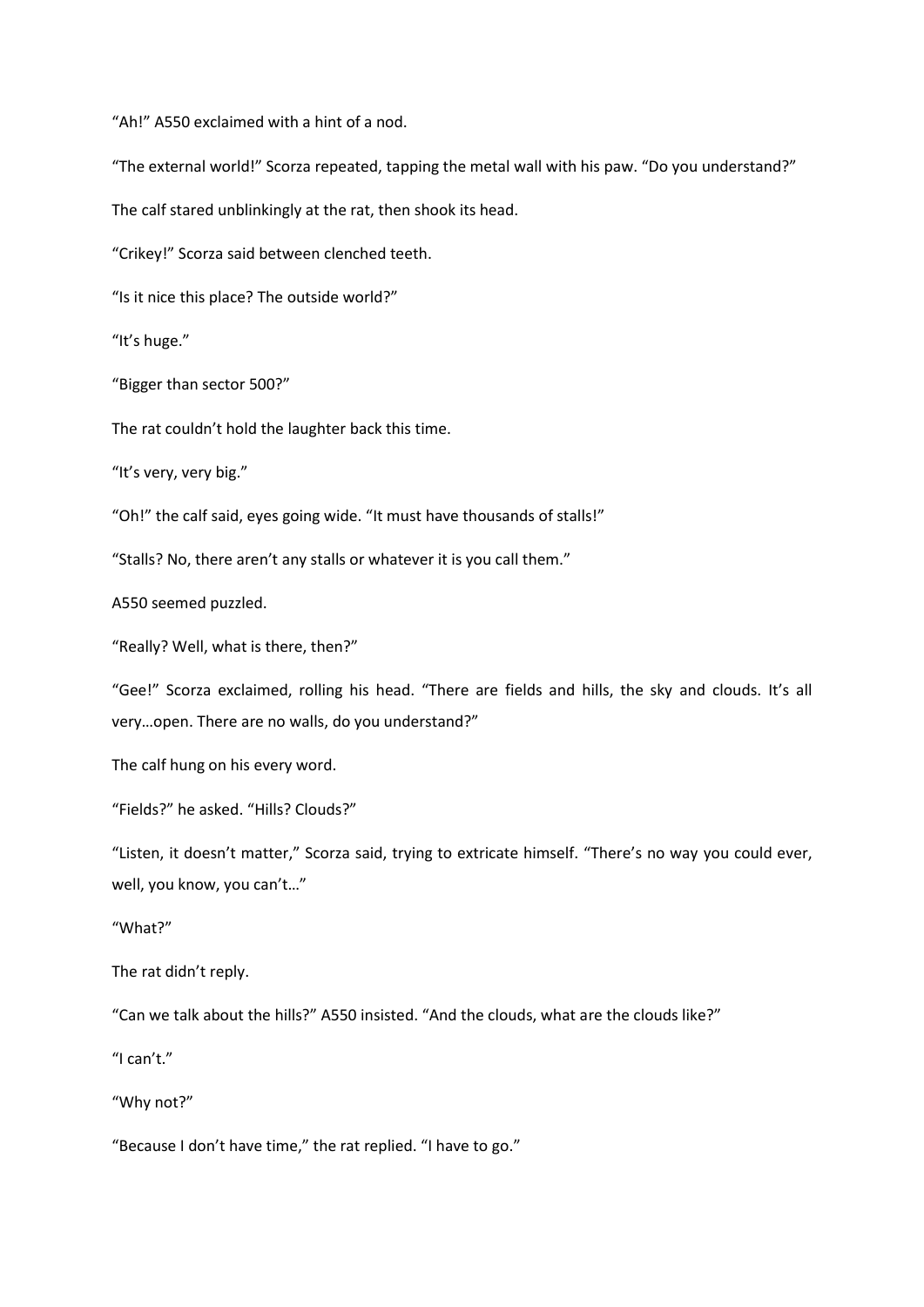"You have to go to the outside world?"

"Yes."

"You'll come back, won't you?"

Scorza hesitated a moment.

"Yes."

#### **Chapter 2**

## **A light in the shadows**

The calf with A550 on its ear tag had forced a chink in old Scorza's solitary armour. Heeding Whiskers's advice, the rat had tried to remove himself from the calf's attention but there something convinced him to go back to A550, and even Scorza didn't fully understand what it was.

Perhaps the solitude he normally adored was more wearing than he'd care to admit and the white splotch, which shone like a headlamp on the calf's forehead, had brought a little light into the shadows of the rodent's life.

"*You'll regret it*," Whiskers hissed.

But Scorza didn't want to know.

\*\*\*

"The clouds are huge clumps of vapour that are so dense, you'd think you can walk on them. They hang in the sky, like they've nothing to do all day, letting out some drops of rain every now and then which wet everything below them."

Scorza had gotten into the habit, over the past few days, of stopping at A550's stall when he visited the *Factory*, to tell him all about the world outside.

The calf would listen carefully, as if there was no end to the curiosity which shone in her hazelnut eyes.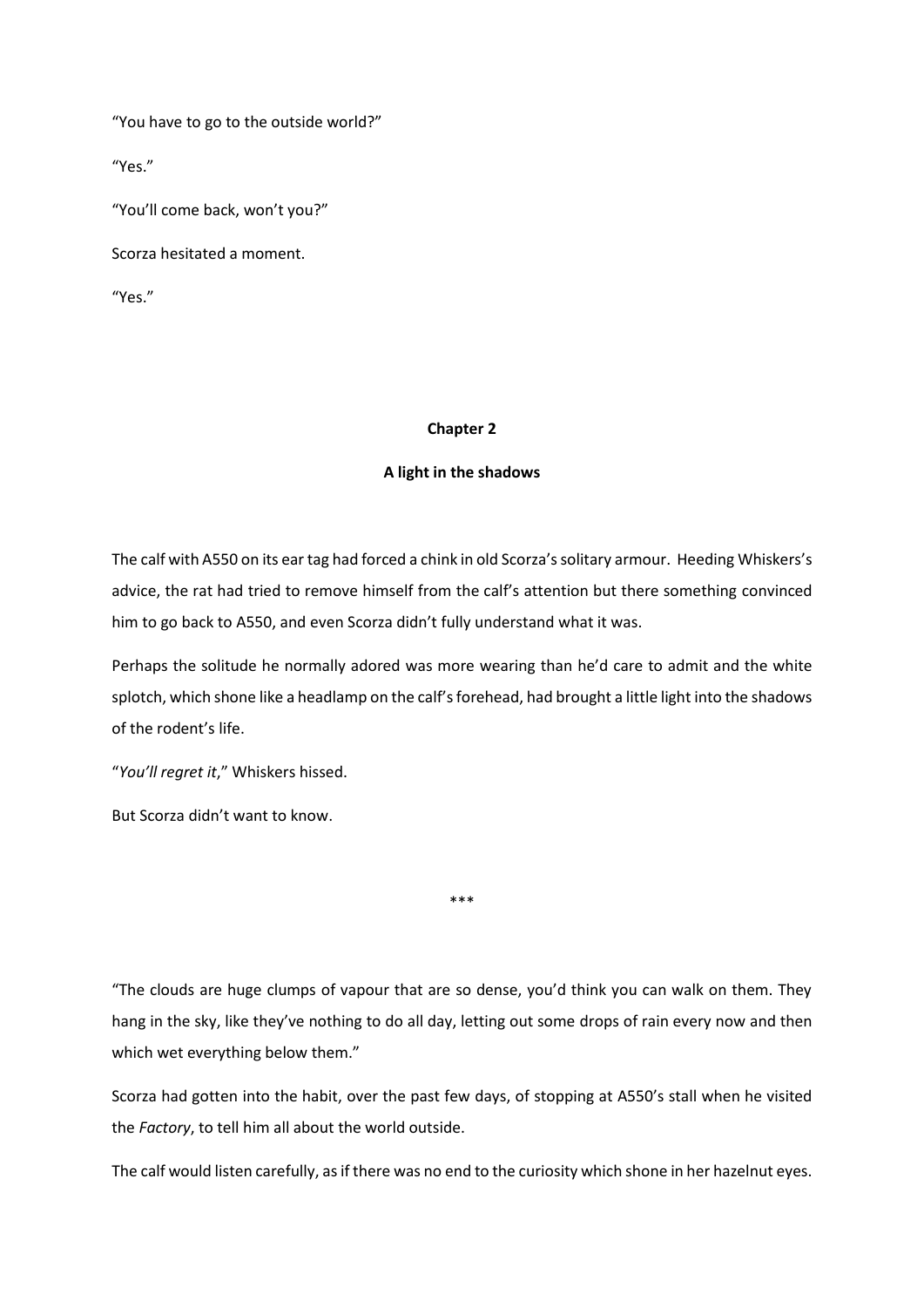"What's a clump?"

"A clump is like…like a huge bundle of hair."

"Ah!" A550 cried. "And what's rain?"

Scorza racked his brain for the right words.

"Rain is like… drops of water which fall from the sky all at the same time, so many it's impossible to count them. Here, there, everywhere."

A drop fell from the metal ceiling and landed on the rat's head.

"Drops like that?" the calf asked, with the hint of a smile.

"Yes, exactly," Scorza replied, giving himself a shake and wiped his face with his paws. He looked up at the roof, ears wiggling.

"Can you hear that?"

The calf looked up, too.

Through the mooing of the cows and the banging of the *Factory*, a dull thrumming could be heard.

"Oh, yes! I hear it a lot," A550 replied.

"It's the rain on the *Factory* walls," Scorza said. "Every now and then, a drop gets through the steel sheets."

"Do you mean these drops come from the outside world?" asked A550.

"Yes, indeed."

Another drop detached from the roof, fell through the smoky air inside the factory and landed on the calf's nose.

"Oh!" squeaked A550, crinkling his eyes.

The drop dribbled down his huge nostrils, the calf sniffed, hoping to pick up the scent of the outside air.

"I can smell the clouds," he said, excited.

The rat smiled.

"Can I come to the outside world, too, Scorza?" A550 asked, putting his hooves up against the metal stall. "I'd really like to see the clouds race across the sky. Is your pipe big enough for me as well?"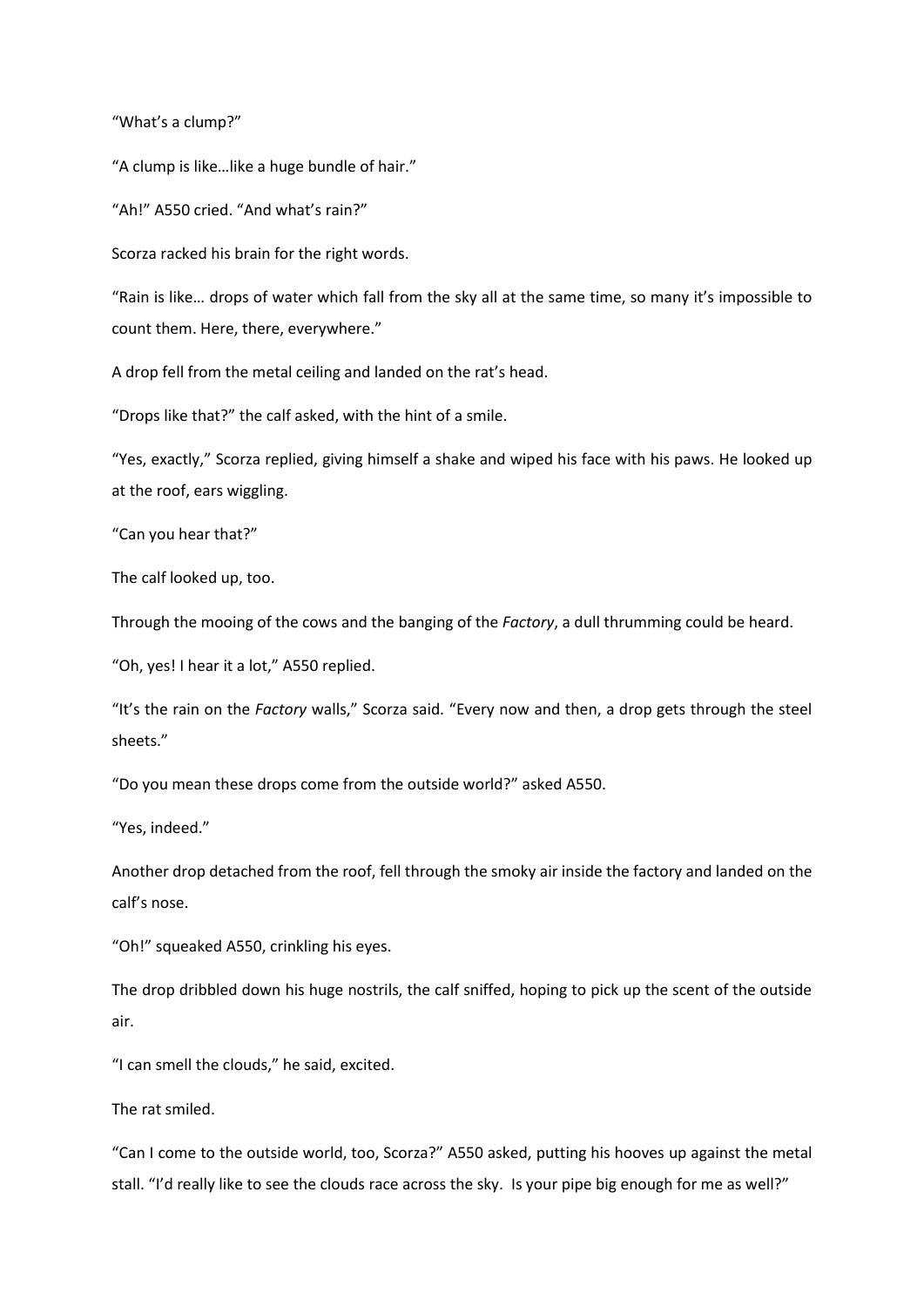Scorza hesitated a long time.

"*I told you so*," Vibrissa hissed from the depths of Scorza's conscience.

"So, when can we go?"

"Some day," the rat replied.

"Tomorrow?" A550 asked, wriggling his ears.

"No…"

"When then?"

"Another day."

"The day after tomorrow?"

"No, I don't think so."

"When can we go, Scorza?"

"I don't know! Would you stop going on about it!"

"But… I don't want to grow too big for the pipe."

"Enough now!" the rat shouted. "I said "someday, okay?". Now stop it or I won't come back!"

A550 hung his head.

"Sorry, Scorza," he mumbled, lying down. "I didn't mean to make you angry."

"Bah!" said the rat, already sorry he'd lost his temper. "It doesn't matter. Now, have I told you about birds yet?"

"Birds?" asked A550. "No, never!"

"Good, now listen and I'll tell you!"

The calf lifted his ears and listened with bated breath.

"Birds are about as big as rats but instead of jumping around the ground or climbing up pipes, they race through the sky with the clouds."

"Oh!" A550 exclaimed, eyes flying open in amazement. "In the sky?! And they don't fall down like raindrops?"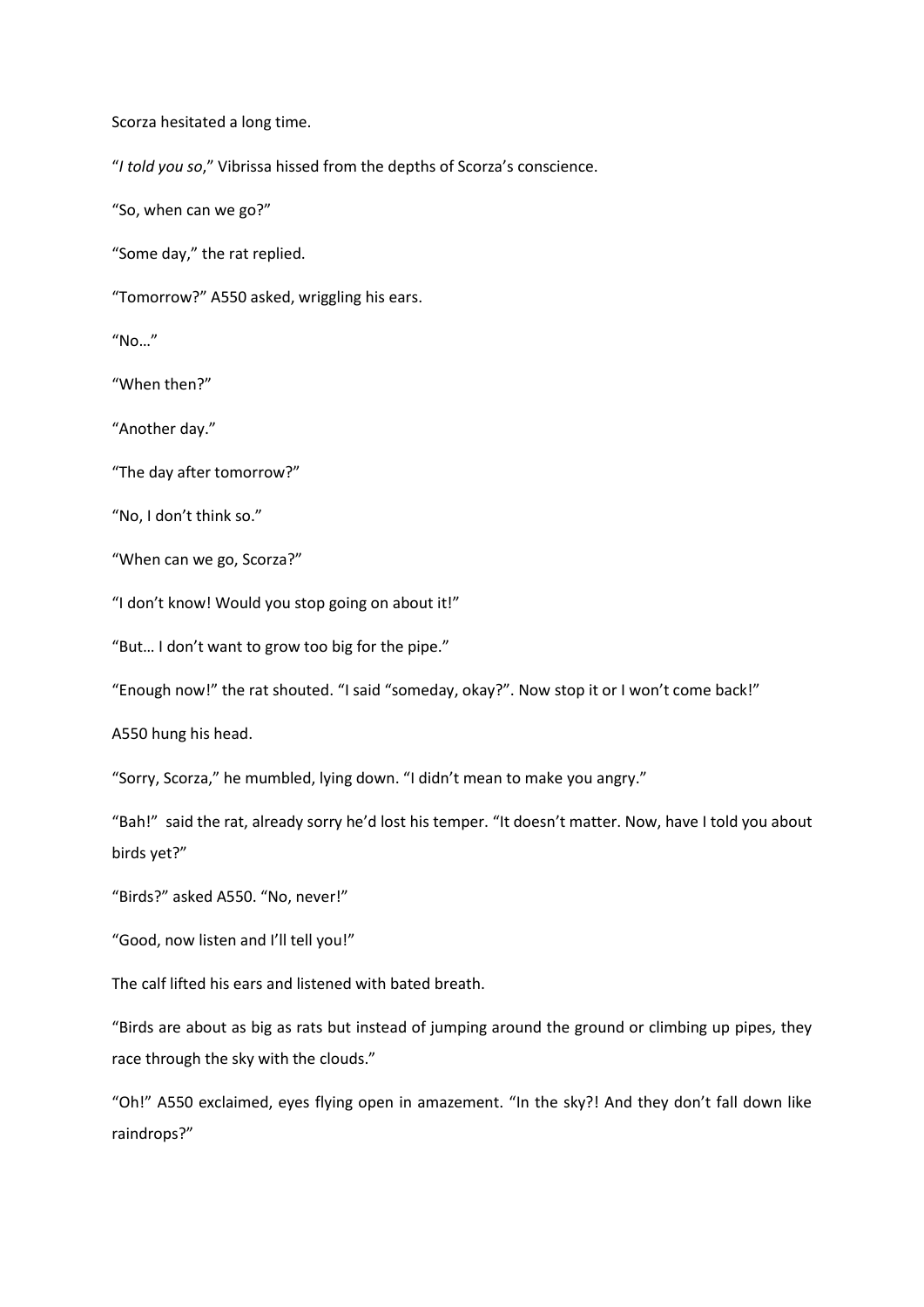"No," Scorza replied. "This is the mind-boggling thing. Instead of front legs," the rat explained, raising his own front legs as if about to lift into flight, "they have enormous wings which flap up and down."

A550 laughed.

"What are wings?"

"Wings? I told you, they're like legs but… a lot wider."

"Wider?"

"Yes, because they're covered in quills and feathers."

"Quills?"

The rat gave a heavy sigh.

"Well, they're a bit like….like your ears," said Scorza, pointing to Scorza's ears with his chin.

"Really?"

A550's eyes darted left and right.

"Maybe I could fly too, then, Scorza?" he asked, flapping his ears vigorously.

The rat laughed out loud.

"No, I don't think so."

"Pity," the calf said, jumping up and down a couple of times. "I would love to race across the sky."

"I bet…" Scorza murmured, becoming more serious. "I really have to go now."

"Are you coming tomorrow?"

The rat nodded.

"For the first feed?"

"Yes, okay."

"Goodnight, then, Scorza."

"Goodnight, A550," the rat said then scampered away along the pipe.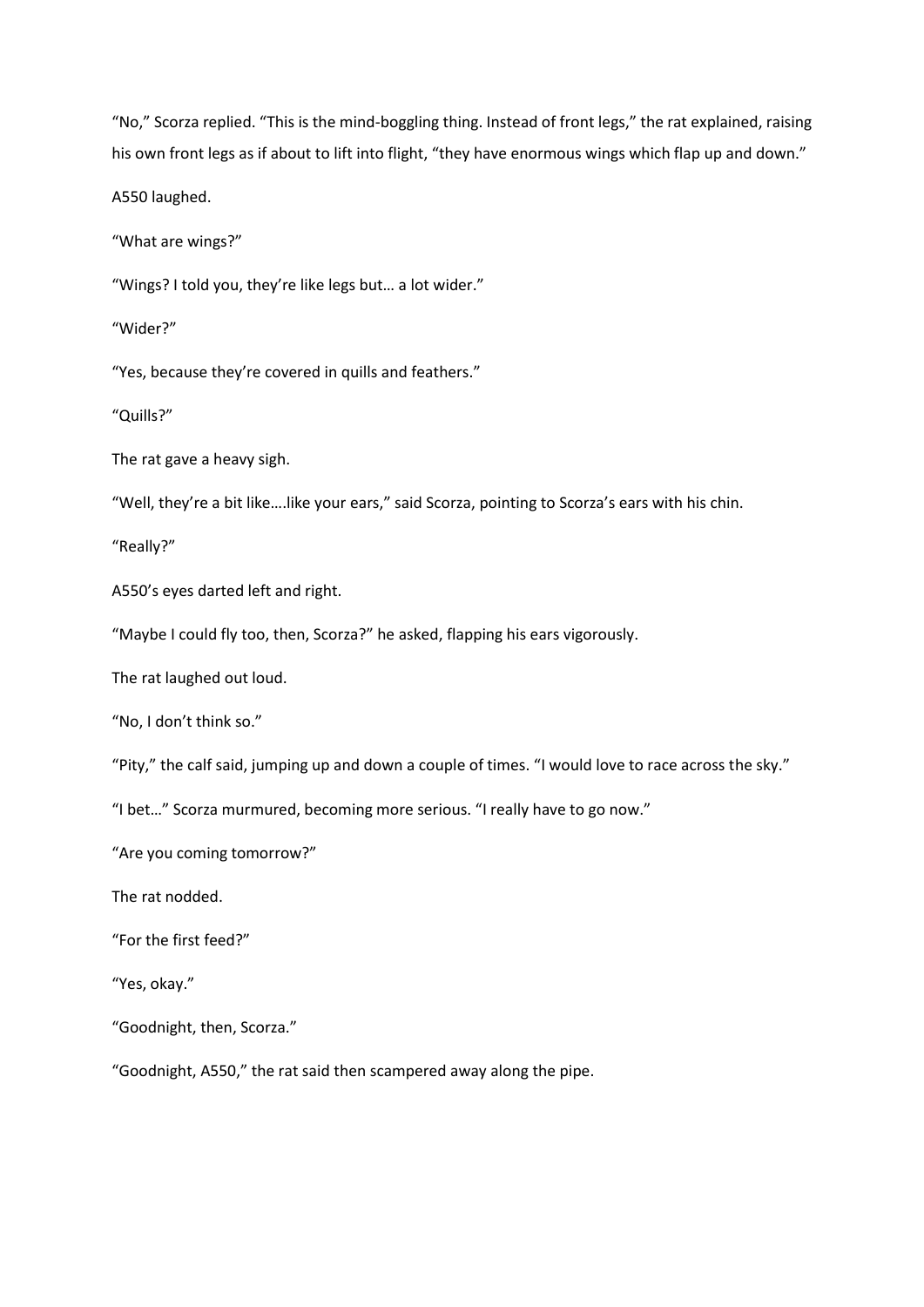#### **Chapter Four**

# **A metal door**

It had been a while since Scorza met A550 and their friendship had gone from strength to strength with every day.

Spending time with the calf had alleviated the rat's feelings of loneliness and apparently softened the rougher edges of his character.

Scorza went to the *Factory* every day, always at the same time, just before the feed pipe started up.

The calf could guess the exact time the rat would arrive and every day, at that time, would watch the shaft that ran along section 500, waiting for the tap tap of his friend's paws on the metal pipe.

Before long, it looked like they had come to rely on each other, which was unusual for a solitary old rat, and not without risk either.

"I'm nearly there!" Scorza gasped, pushing the object inside the shaft.

His claws screeched on the metal.

"Just one more push and …"

The load slipped through his feet and rolled to the bottom, banging against the walls of the pipe on the way.

"Yikes!" he yelled hearing the echo come back up the pipe.

He descended to the mouth of the pipe for the third time, picked up the object and climbed back up again.

It took ages to reach the inside grating and more than once the load almost rolled away from him.

By the time he finally managed to push it through the opening, Scorza was tired and out of breath.

"Well, blow me!" he puffed, trying to catch his breath.

He scampered over to A550's stall.

"Here it is!" he said, laying his gift on the pipe.

The calf kept on eating, without raising his head.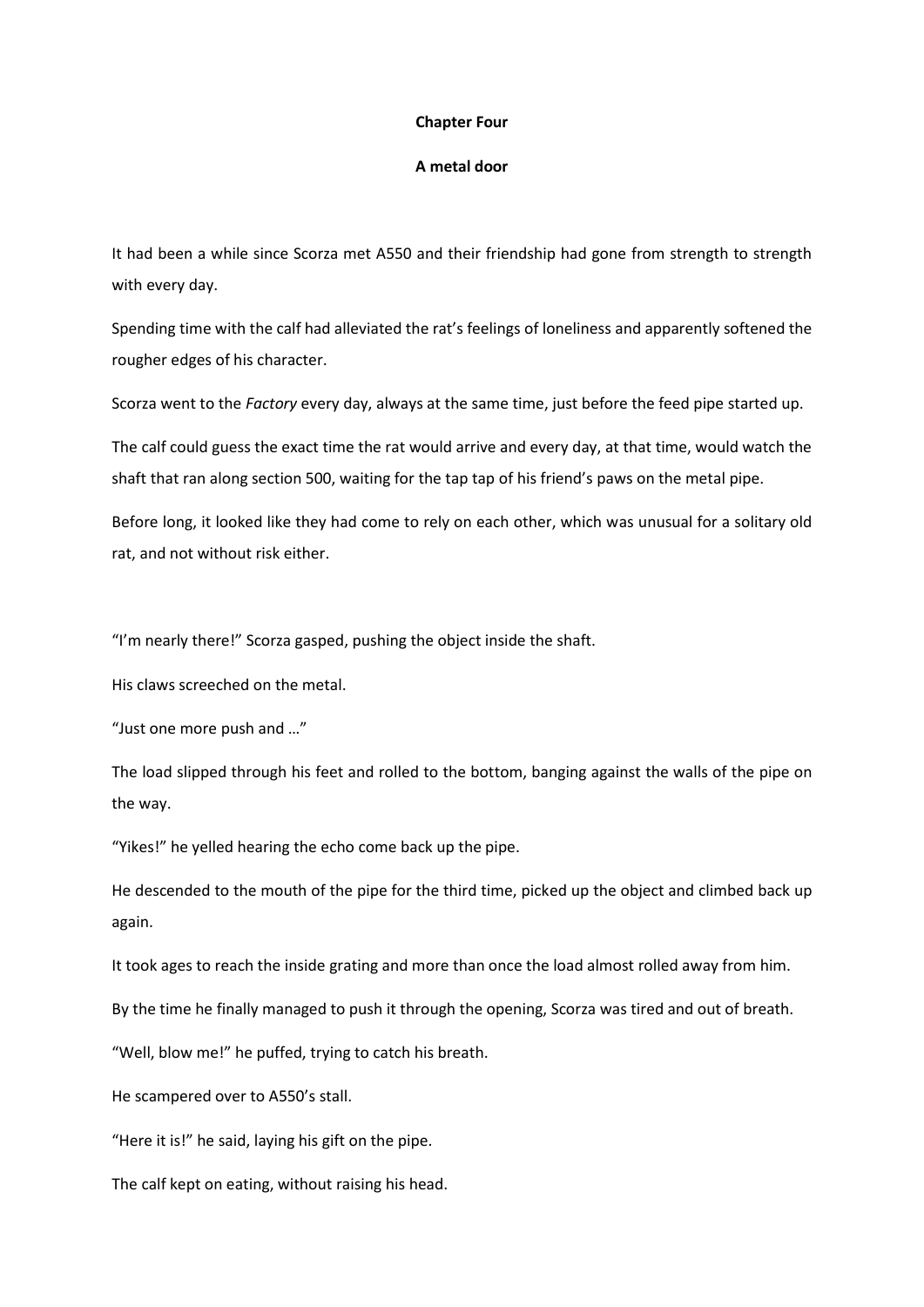"A550?" Scorza called out. "Look what I brought you!"

The calf didn't seem to hear. His head swayed from side to side over the trough, left then right, as if it were all he knew how to do.

"A550!" Scorza yelled in his loudest voice.

It was only then that the calf lifted its head and looked distractedly at the rodent on the pipe.

Scorza peered at him with his tiny short-sighted eyes and jumped back in surprise. The forehead was grey and dull.

There was no trace of the white splotch that shone out on A550's nose.

"Oh no!" the rat exclaimed, twisting his head this way and that. "A550? Where are you? Give me a shout!"

"I'm here!"

A550's kind voice rang out from the grim darkness of the *Factory*.

"Where?" Scorza cried, ears pricked.

"Where are you?"

"Here!" the voice replied.

The rat looked down the rows and saw a bright white splotch shining through the sooty steam.

"I'm here," A550 shouted again, not seeming in the least upset. "You're late again."

"But…but…" Scorza stammered, still short of breath.

"This isn't where you usually are."

"Indeed," A550 said. "We played skip-a-stall!"

"What?"

"Skip-a-stall!" the calf said again. "We moved."

"What do you mean, "we moved"?"

"It happens. The barriers lift up and we all get to skip from one stall to the next."

"Really?"

"Yes. I think it ends when you get to the door."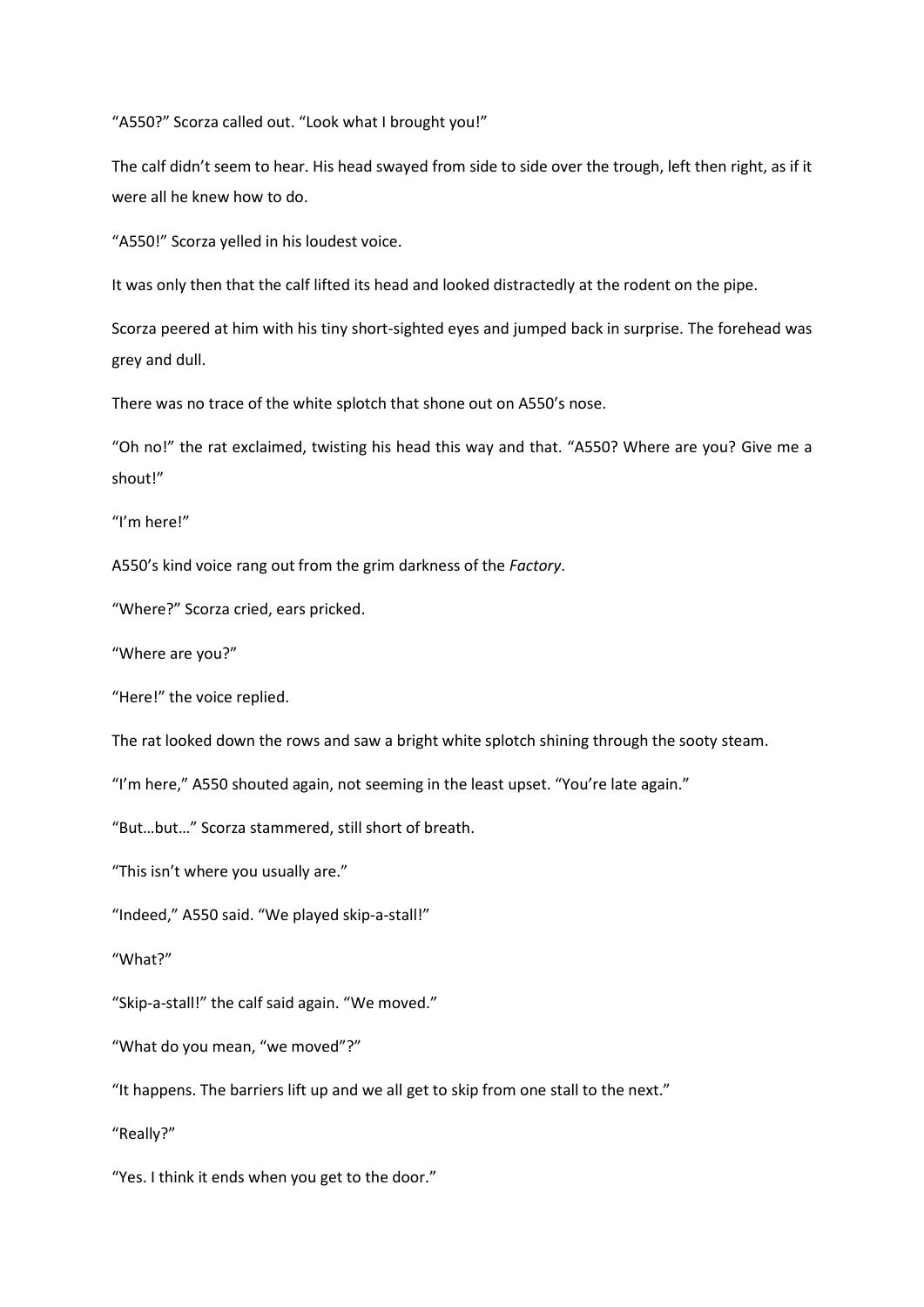"What door?"

"I don't really know. Some say it's a metal door, a bit rusty, at the end of everything."

Scorza felt a prickle in his paws.

"At the end of everything?"

"At the end of each row," the calf added.

"Oh, right…"

Scorza stared towards the end of the row, narrowing his tiny short-sighted eyes.

"Where are you going?" the calf asked.

"I'll be right back."

The rat hopped along the pipe, stopping to sniff every now and then, until he reached the last stall. In the smoky darkness, he could just about see the back of a brown bull with its head in the trough, eating.

On the wall in front of him was a guillotine door, covered with rust.

Scorza sniffed again, lifting his top lip to reveal two long teeth. Then he leapt onto the pipes coming out of the sheet metal and climbed along the wall. He made it to a window above the door and stuck his pointed nose through one of the holes in the grille to see what was on the other side.

"Oh!" He shivered and the hairs on his back stood on end.

On the other side there was a long steel chute, with shiny corners, which descended into the shadows.

"What on earth is that?"

Scorza sniffed the air coming up from the bowels of the *Factory*.

"What's down there?" he wondered, trying to see through the darkness.

"*Nothing good*," Vibrissa replied. "*I told you to let it go*."

"Shut up!" Scorza snapped.

He went back along the pipe, past the large bull eating in the last stall, back to A550.

"Where did you go?" the calf asked.

Scorza tried to look calm.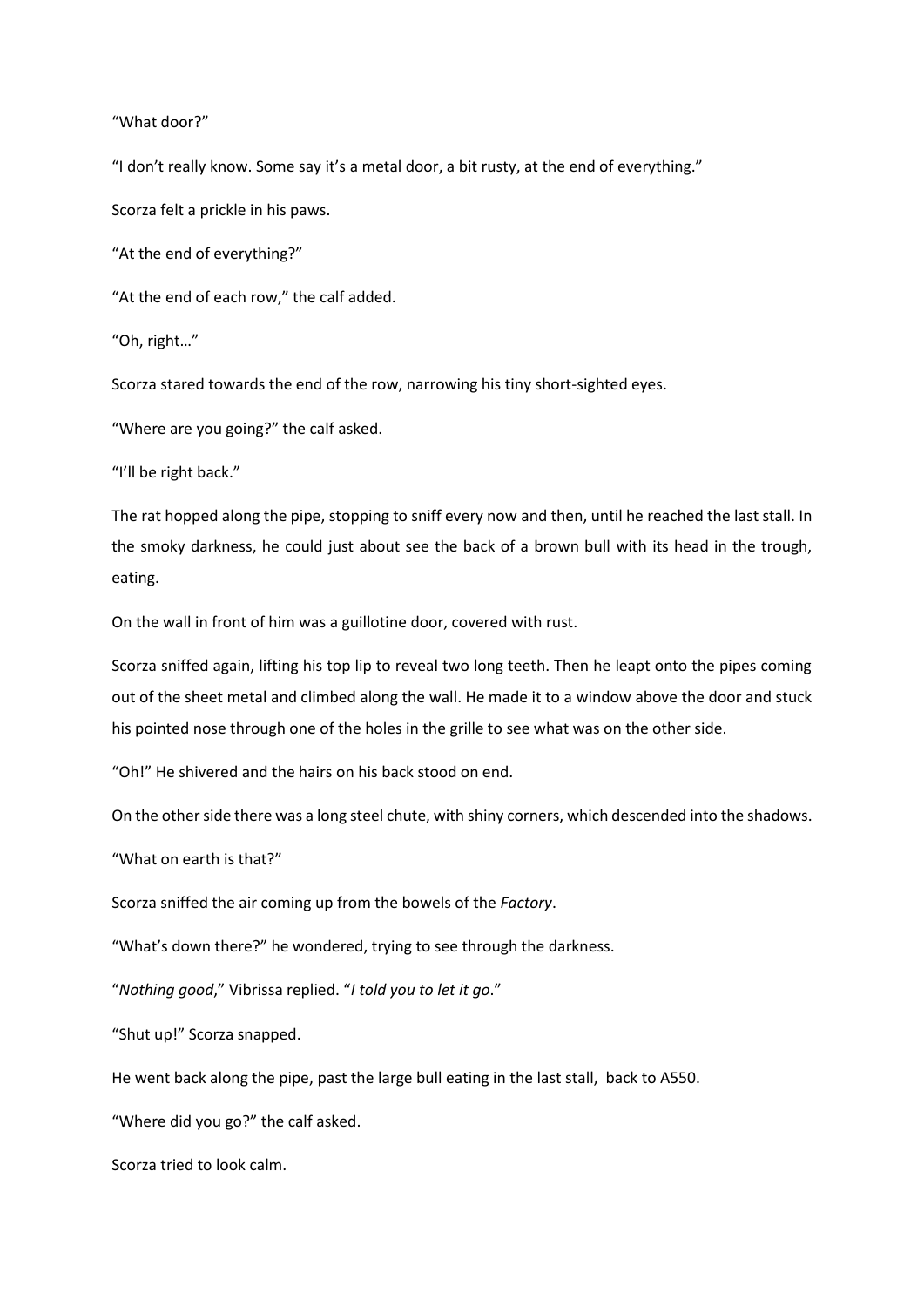"To the end of the row," he replied, nodding his head as he spoke.

"Did you see the door?"

"No."

"Are you sure?"

"Yes. There's no door," the rat lied.

"That's strange," A550 commented.

"Don't think about it," Scorza said, trying to change the subject. "Now, look what I found!"

He gathered up the object he'd lugged in from the outside world and showed it to the calf.

"Oh!" cried A550, stretching his neck over and eyes crossing.

"What is it?"

"It's a snail's shell," Scorza replied.

It was a perfect shell, smooth and shiny, covered in perfectly concentric spirals and light brown stripes.

"Wow!" the calf exclaimed.

"This looks even more exquisite than the raven's quill."

"It is!" the rat said. "I've never found one this big and this perfect before!"

"Really?"

"You bet!"

A550 was thrilled.

"Scorza…what's a snail?" he asked, not taking his eyes off the shell, head tilted slightly to the side.

"Eh, well, a snail is the animal that lives inside the shell."

"Is there an animal in there?!" A550 asked, sniffing the shell.

"No, no, but a snail is the animal that built this shell."

"Amazing… how?"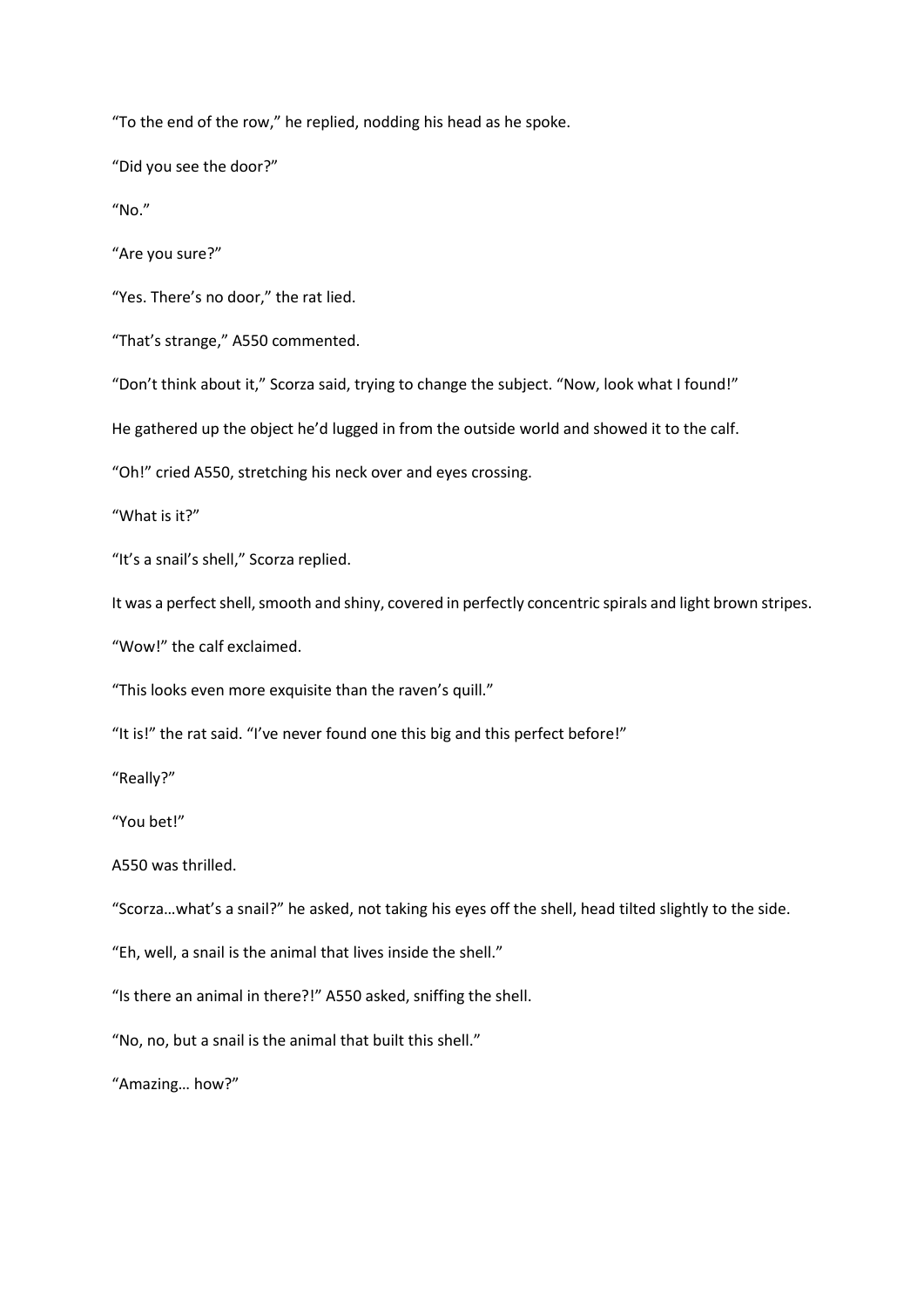"Well, I don't really know that. Snails don't have feet, they're always wet and slither along the ground, leaving a trail of shiny slime behind them. It has two long moving antennae on its head," the rat explained, putting his paws up on his head, "and tiny eyes on top of the antennae."

"Oh!" A550 said, looking at the rat pretending to be a snail.

"They carry the shell on their backs, like it's their home, and when they're in danger, they hide inside, antennae and all."

"That's incredible! But where did the snail go?" the calf asked, trying to peek inside the spirals. "Did it move house?"

"No, I don't think so."

A550's head popped up and he looked Scorza straight in the eye.

"Did you eat it?"

"No, I didn't, I swear! The shell was already empty when I found it."

"It's beautiful," A550 remarked. "I'll put it in my collection," he lay the snail shell beside the raven's quill.

Scorza looked at the calf and sighed.

"I have to go now," he said.

"So soon?"

"Yes, but I have to ask you something first."

"What?"

"Would you like to have a name?"

"A name? But I already have one. A550."

"No, not that. A real name."

"Like Scorza?"

"Yes, like that."

"Oh!" the calf said. "I've never thought about it before."

"Well, think about it now," the rat said. "I have to go but we can talk about it next time."